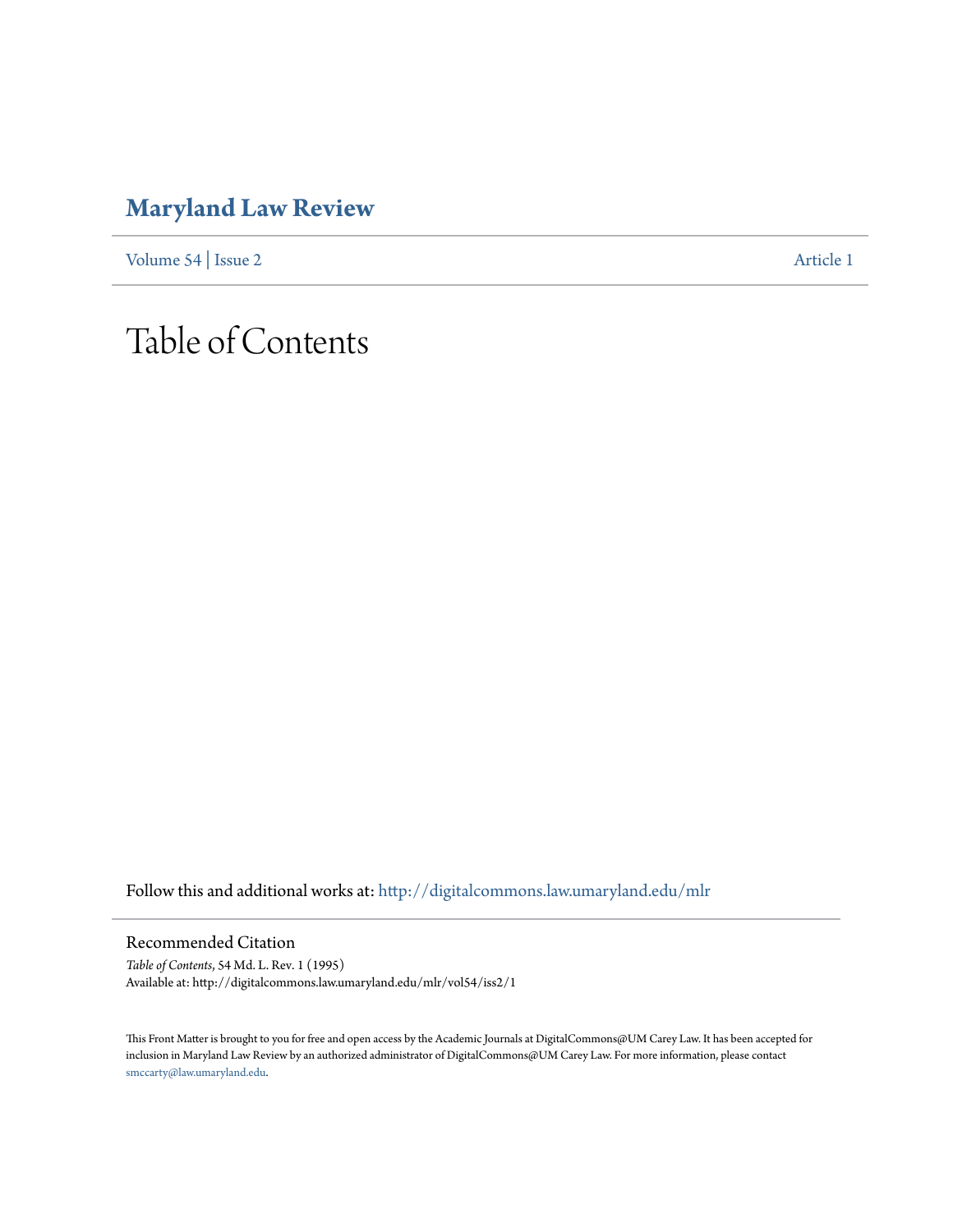## **MARYLAND LAW REVIEW**

**VOLUME 54** 1995 1995 NUMBER 2

**© Copyright Maryland Law Review, Inc. 1995**

#### **TABLE OF CONTENTS**

#### **ARTICLES**

The Costs of Consumer Choice for Auto Insurance in States Without No-Fault Insurance

> *Jeffrey O'Connell* 281 *Stephen Carroll Michael Horowitz Allan Abrahamse Daniel Kaiser*

The Meaning of "Facts or Data" in Federal Rule of Evidence 703: The Significance of the Supreme Court's Decision to Rely on Federal Rule 702 in *Daubert v. Merrell Dow Pharmaceuticals, Inc.*

*Edwardj Imwinkelried* 352

Jurisdictional Conflicts Between Juvenile Courts and Child Welfare Agencies: The Uneasy Relationship Between Institutional Co-Parents

*Bruce A. Boyer* 377

The Court of Appeals at the Cocktail Party: The Use and Misuse of Legislative History

> *Jack Schwartz* 432 *Amanda Stakem Conn*